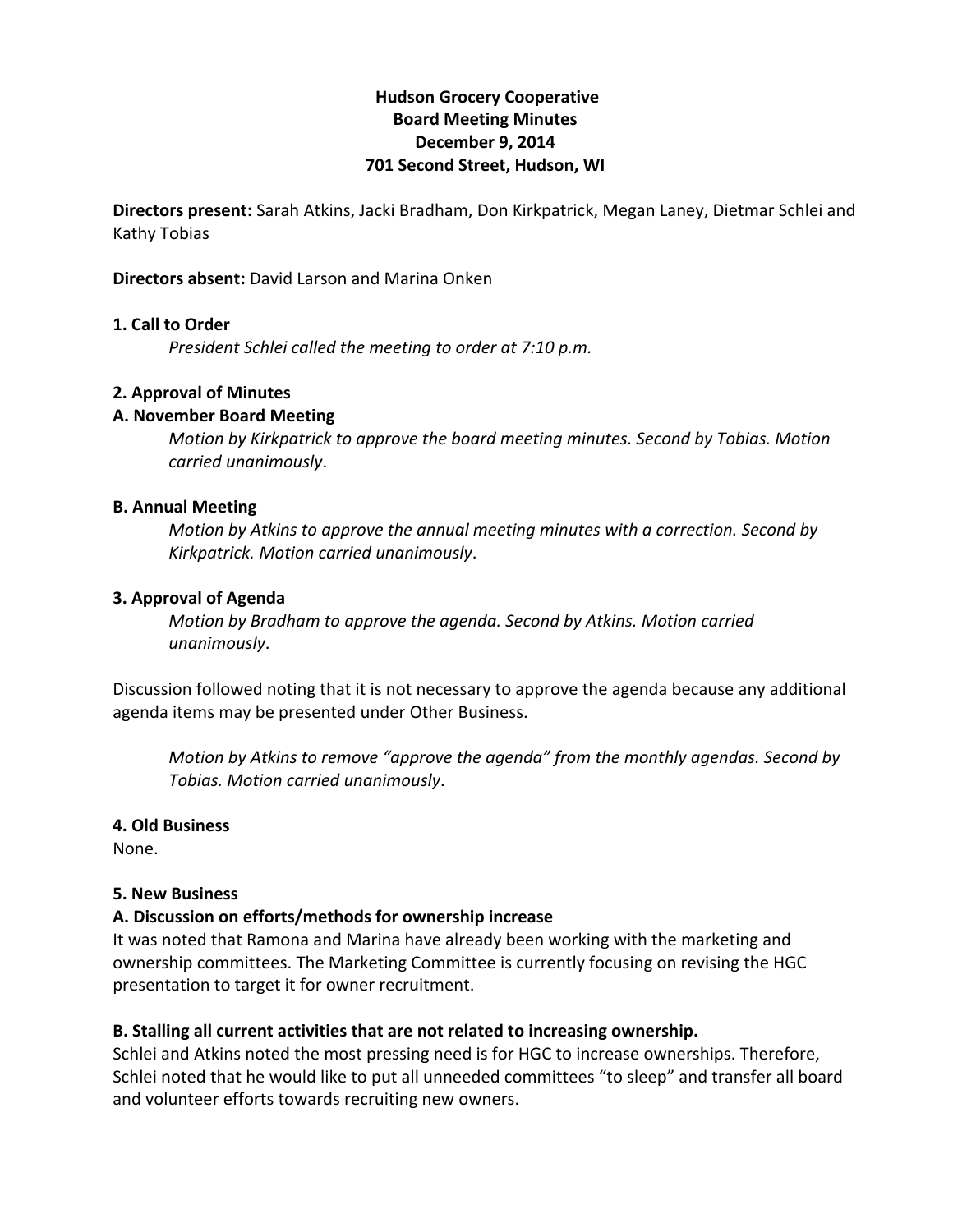After much discussion it was determined that, for the most part, focusing all efforts toward recruiting owners is already being done. However, there are some Steering Committee activities that are needed, such as board training that would improve the director's ability to do its job, and would ultimately result in more owners.

It was recommended that the Steering Committee table the certificates and bylaw until July.

Kirkpatrick will create a calendar for the Steering Committee to outline needed activities for 2015.

## **6.!Board!Reports**

## **A.!President's!Report**

President Schlei noted he is delighted to work with the board.

# **B. Vice President**

None.

## **C.!Treasurer**

The December bank balance is \$13,903.56.

Atkins noted that the Post Office Box, PayPal Account and Bank account are still in past president's name and she will work on transferring accounts to the new officers.

# **D.!Secretary**

None.

## **4. Committee!Reports**

# **A. Fundraising & Finance**

None.

# **B.!New!Ownership &!Volunteer**

Eleven new HGC ownership applications were presented to the Board.

- 237 Kelle & Chris Anderson
- 238 Felicity Plansky & Julian Price
- 239 Liane Niedernhoefer
- 240 Dolores & Grover Eaton
- 241 Karen Mueller
- 242 Elizabeth Kaldun-Buchholz
- 243 Robert & Adrien Porter
- 244 Kari Lippert
- 245 Amy & Todd Stonestrom
- 246 Bryce & Kelly Buckles
- 247 Bill & Paulene Feyereisen

*Motion by Kirkpatrick to approve eleven new HGC ownership applications. Second by Bradham.)Motion)carried)unanimously*.

Atkins noted that the committee is working on a data audit to verify ownership information.